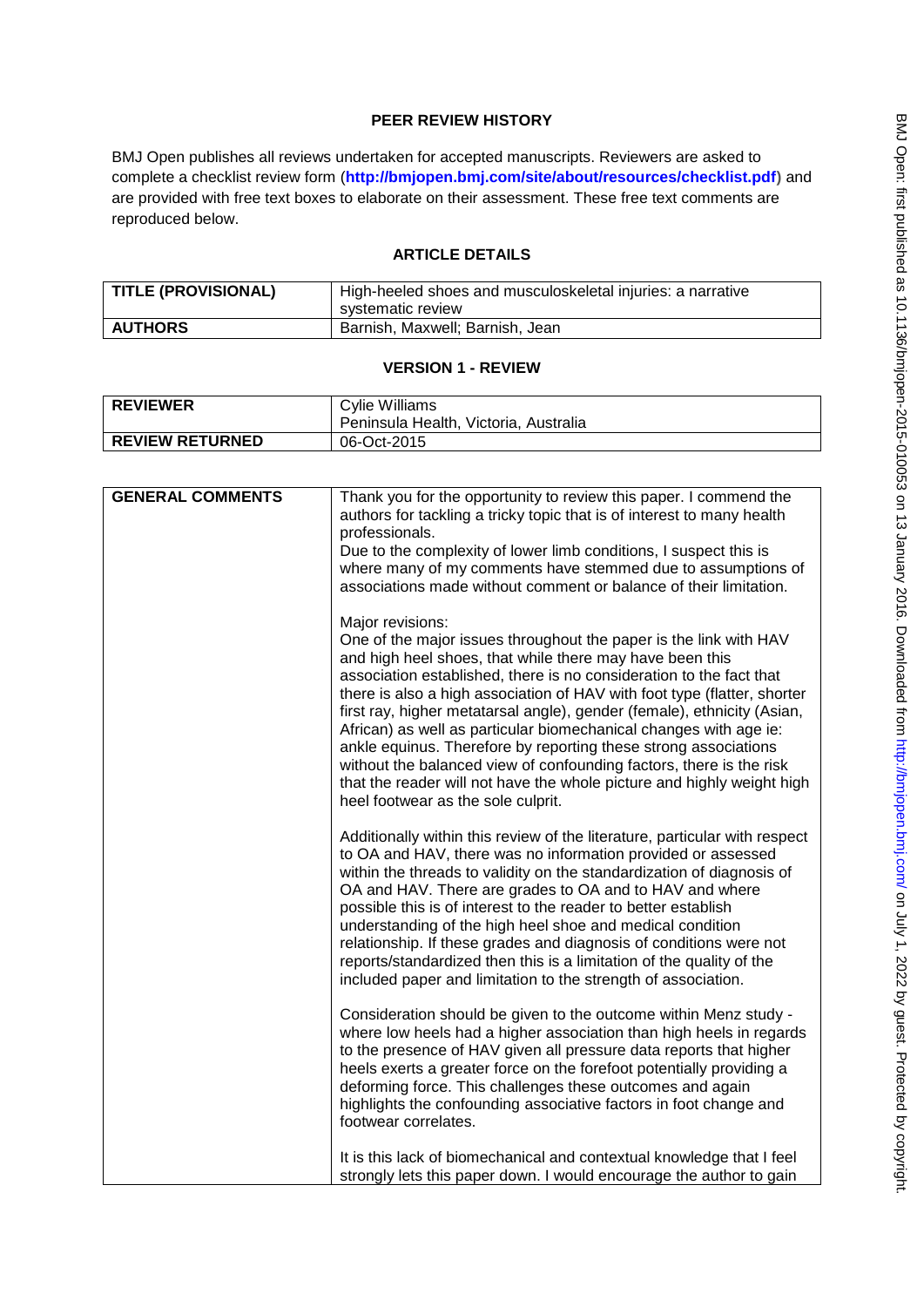| expert support for the interpretation of some of the results as it has<br>been presented within an epidemiological framework, the whole<br>picture is not clear.                                                                                                                                                                                                                                                                                                                                                                                                                                                                                                                                                                                                                                                                                                                                                                                                                                                                                                                                                                                                                                                                                                                                                                                                                                                                                                                                                                                                                   |
|------------------------------------------------------------------------------------------------------------------------------------------------------------------------------------------------------------------------------------------------------------------------------------------------------------------------------------------------------------------------------------------------------------------------------------------------------------------------------------------------------------------------------------------------------------------------------------------------------------------------------------------------------------------------------------------------------------------------------------------------------------------------------------------------------------------------------------------------------------------------------------------------------------------------------------------------------------------------------------------------------------------------------------------------------------------------------------------------------------------------------------------------------------------------------------------------------------------------------------------------------------------------------------------------------------------------------------------------------------------------------------------------------------------------------------------------------------------------------------------------------------------------------------------------------------------------------------|
| Minor revisions<br>There are a small number of minor revisions within the paper that<br>may be more personal preference but also may defer to different<br>journal preferences.<br>The use of the HHS is not a standard acronym in any health<br>profession and I would discourage it's use throughout the paper.<br>There are a number of references that are presented out of order ie:<br>pg 9, In 34 and In 36<br>Page 10 In 18 - semi-high heels - this is not a commonly used term.<br>Low, mid or high heel may be more appropriate or just report the<br>heel height in cm/inches<br>Page 11, In 3 – When read out of context this sentence does not<br>make sense – suggested change to: The estimated cost of the first-<br>party injury presentations to the Victorian public hospital system was<br>estimated to be \$71.579.62 over a five year period.<br>Page 12, In 41. Substantial risk - I would avoid making quantifiable<br>statement where there is no evidence that the risk is that great. For<br>example riding a motorbike without a helmet is a substantial risk of<br>head injury however given the population of women wearing high<br>heels every day and not presenting to ED does not make it a<br>substantial risk<br>Page 14 Ins 12-14 Again, structural damage has not been well<br>associated with high heel use without confounding factors. Women<br>over the age of 40 who are pre-diabetic or diabetic have the greatest<br>risk to achillies tendons of which heels/lifts may be a recommended<br>treatment. I would temper this sentence. |
| Legal adulthood is not a well used term within the medical<br>profession - I would change to adulthood or skeletal maturity.                                                                                                                                                                                                                                                                                                                                                                                                                                                                                                                                                                                                                                                                                                                                                                                                                                                                                                                                                                                                                                                                                                                                                                                                                                                                                                                                                                                                                                                       |

| <b>REVIEWER</b>        | Neil Cronin                      |
|------------------------|----------------------------------|
|                        | University of Jyvaskyla, Finland |
| <b>REVIEW RETURNED</b> | 21-Oct-2015                      |

| <b>GENERAL COMMENTS</b> | This paper deals with a pertinent issue and offers a novel synthesis<br>of the area. In general I think the paper is well written and<br>comprehensive. However, my main suggestion is to acknowledge<br>the importance of age somewhere in the discussion. I realise that<br>this is a complex issue, but from the studies that were included in<br>this review, the age range of the participants varies from about 20<br>right up to 85. Given the known effects of ageing on relevant<br>parameters such as balance and gait, I think some mention needs to<br>be made of this issue. Other, minor suggestions are given below.<br>Page 4, line 19: 'occasions than non-occasions'. Could this be<br>clarified somehow?<br>Page 5, sentence on lines 26-30 (Beginning 'Although typically): Is<br>this relevant here?<br>Page 6, last bullet point: How were these non-English articles<br>assessed? By the authors, or were other assistants used? This<br>could be mentioned somewhere because the ability to review papers<br>in several languages is mentioned as a study strength later. |
|-------------------------|---------------------------------------------------------------------------------------------------------------------------------------------------------------------------------------------------------------------------------------------------------------------------------------------------------------------------------------------------------------------------------------------------------------------------------------------------------------------------------------------------------------------------------------------------------------------------------------------------------------------------------------------------------------------------------------------------------------------------------------------------------------------------------------------------------------------------------------------------------------------------------------------------------------------------------------------------------------------------------------------------------------------------------------------------------------------------------------------------|
|                         |                                                                                                                                                                                                                                                                                                                                                                                                                                                                                                                                                                                                                                                                                                                                                                                                                                                                                                                                                                                                                                                                                                   |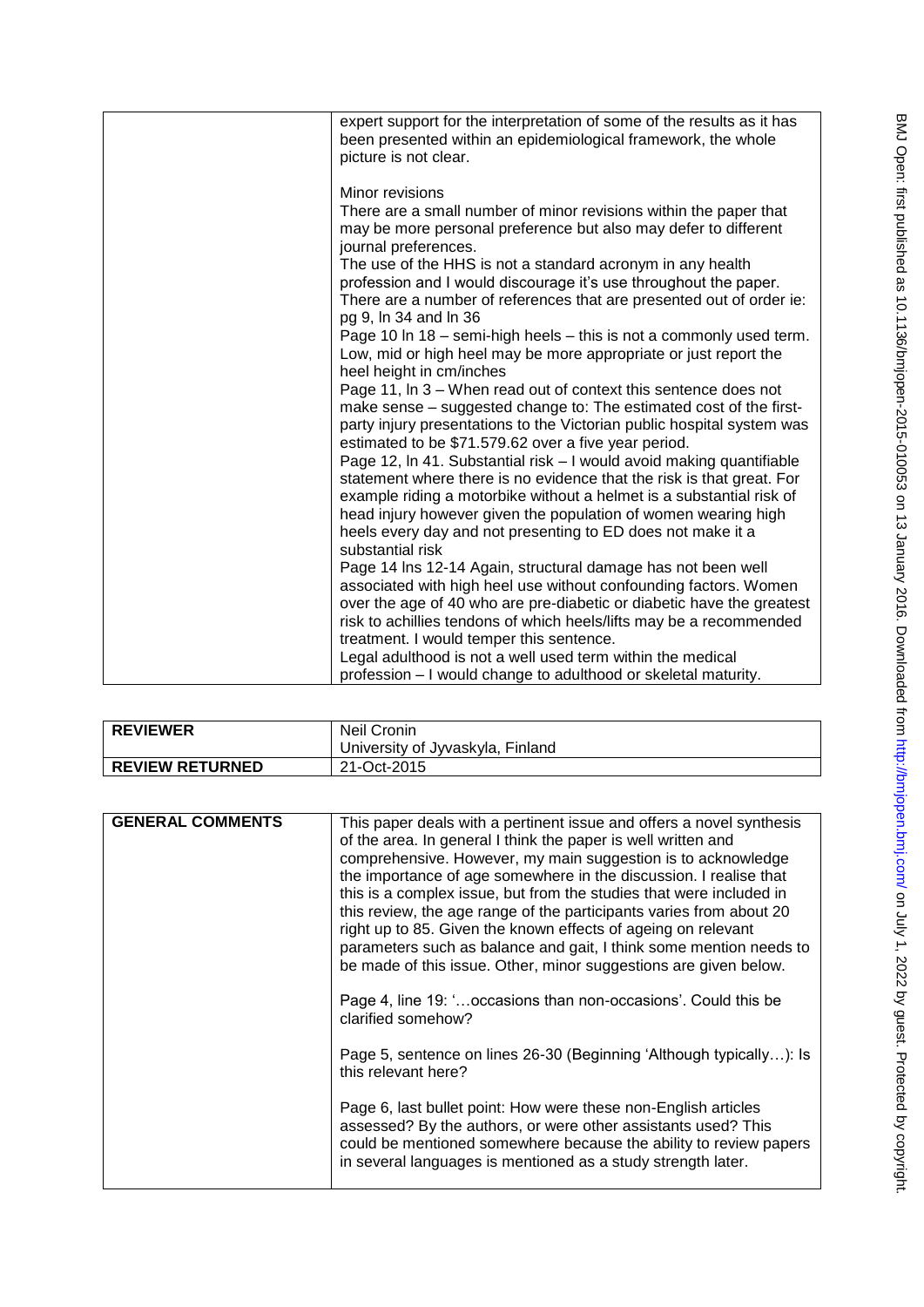| Page 7, first bullet point: Were authors contacted if full text was not                                                                                                                                                                                                                                                                                                                                                                                                                                                                    |
|--------------------------------------------------------------------------------------------------------------------------------------------------------------------------------------------------------------------------------------------------------------------------------------------------------------------------------------------------------------------------------------------------------------------------------------------------------------------------------------------------------------------------------------------|
| available online?                                                                                                                                                                                                                                                                                                                                                                                                                                                                                                                          |
| Page 8, lines 16-21 (beginning 'Some studies'): Could this<br>sentence be reworded? The meaning is not clear to me.                                                                                                                                                                                                                                                                                                                                                                                                                        |
| Page 9, line 28: Could a more useful metric be given than F value?<br>Do these refer to ANOVA F values or some other F? Perhaps some<br>context could be given.                                                                                                                                                                                                                                                                                                                                                                            |
| Page 10, lines 8-12: This finding of Gabell et al is mentioned a few<br>times in the paper (also at the bottom of page 13). I think some kind<br>of explanation needs to be given for how the habit of wearing high<br>heels can influence falls likelihood, even when not wearing the<br>shoes. It is known that regular high heel use is associated with<br>various structural adaptations, and perhaps these contribute to the<br>higher falls risk (see point below re page 14, line 8).                                               |
| Page 12, lines 8-10: The fact that there is little evidence regarding<br>second-party injury is not really a major finding in my opinion.                                                                                                                                                                                                                                                                                                                                                                                                  |
| Page 12, lines 43-45: The wording here is a little awkward. Instead<br>of 'can demonstrate that the effect is due to heel height rather than<br>heel width', could something like this be clearer: can<br>separate/distinguish the effects of heel height and heel width.                                                                                                                                                                                                                                                                  |
| Page 14, line 8: The wording here is too strong. Csapo et al did not<br>demonstrate damage to the tendon, but rather a<br>shortening/stiffening. Although this has negative consequences for<br>movement, it does not imply damage as such. Nonetheless, the<br>increase in stiffening could support the point being made here,<br>because even when removing the high heels, there is likely to be<br>much higher passive stiffness in the muscle-tendon unit, and this<br>may have implications for balance control and thus falls risk. |
| Page 14, lines 19-21: I agree that this is striking. Could it even be a<br>major finding of this review?                                                                                                                                                                                                                                                                                                                                                                                                                                   |
| Page 15, last line: There seems to be a word missing at the end of<br>the sentence.                                                                                                                                                                                                                                                                                                                                                                                                                                                        |
| Supp table 2: From this summary it seems that the definition of heel<br>height or what constitutes a high heel shoe differs quite markedly.<br>Perhaps more could be made of this issue in the discussion?                                                                                                                                                                                                                                                                                                                                 |
| Also for this table, is it possible to add the age of the included<br>participants for the Moore, Nagata and Tencer studies?                                                                                                                                                                                                                                                                                                                                                                                                               |
| Finally, for the Yung-Hui reference, what is meant by 'normal'<br>women? Healthy?                                                                                                                                                                                                                                                                                                                                                                                                                                                          |

# **VERSION 1 – AUTHOR RESPONSE**

Reviewer 1 (Cylie Williams, Peninsula Health, Victoria, Australia)

• Comment: Thank you for the opportunity to review this paper. I commend the authors for tackling a tricky topic that is of interest to many health professionals. Due to the complexity of lower limb conditions, I suspect this is where many of my comments have

stemmed due to assumptions of associations made without comment or balance of their limitation.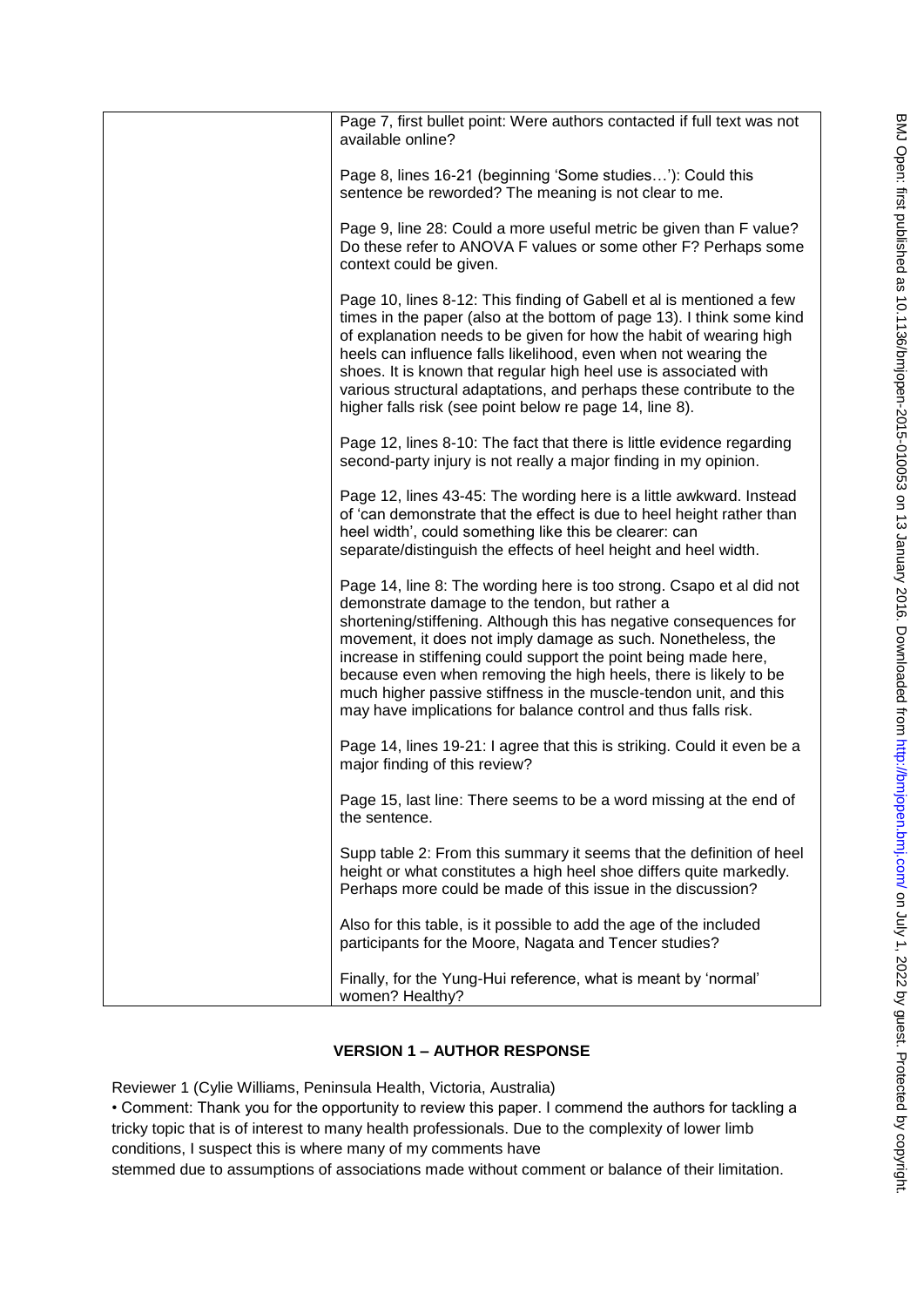• Response: We thank the reviewer for her interest in the topic and our paper and her appreciation of our efforts. We acknowledge this is a very complex topic both scientifically and societally • Comment: One of the major issues throughout the paper is the link with HAV and high heel shoes, that while there may have been this association established, there is no consideration to the fact that there is also a high association of HAV with foot type (flatter, shorter first ray, higher metatarsal angle), gender (female), ethnicity (Asian, African) as well as particular biomechanical changes with age ie: ankle equinus. Therefore by reporting these strong associations without the balanced view of confounding factors, there is the risk that the reader will not have the whole picture and highly weight high heel footwear as the sole culprit. Consideration should be given to the outcome within Menz study - where low heels had a higher association than high heels in regards to the presence of HAV given all pressure data reports that higher heels exerts a greater force on the forefoot potentially providing a deforming force. This challenges these outcomes and again highlights the confounding associative factors in foot change and footwear correlates. It is this lack of biomechanical and contextual knowledge that I feel strongly lets this paper down. I would encourage the author to gain expert support for the interpretation of some of the results as it has been presented within an epidemiological framework, the whole picture is not clear

• Response: We consider that the best response to offer here is a justification of taking an epidemiological approach. The explicit aim and scope of the systematic review we present is to assess epidemiological evidence with regard to the link between high heels and a series of musculoskeletal health outcomes. As we explore in the discussion, there are 2 main approaches that can be taken – the biomechanical approach and the epidemiological approach – each with their associated strengths and limitations. The biomechanical approach has hitherto been dominant, although one of its major limitations is that it relies on proxy measures of clinical conditions. There have been a number of reviews published from a biomechanical perspective, most recently Neil Cronin's excellent review in 2014, which we cite in the introduction of our manuscript. The biomechanical approach has been well addressed and we do not feel that another biomechanical review so soon after Cronin's publication would be justified. Indeed, Marc Linder, as cited in our manuscript, stated that the lack of epidemiological evidence was a major barrier to the introduction of measures to prevent the wear of high heels being compulsory, for example at work. We therefore strongly believe that the field requires a review from an epidemiological perspective and that is what we offer here. We do seek to relate our findings to biomechanical findings in the discussion, however we cannot be exhaustive in that regard and must seek to characterise the body of evidence rather than focus to a great extent on single studies given the very large number of biomechanical studies that have been published. In addition, the Editor has requested minor revisions within 2 weeks and any major refocusing of this nature would require a much longer timescale. This suggests that the Editor agrees that our focus is appropriate and makes a novel contribution to the literature. However, we have added an additional point regarding confounding in our comparison of the biomechanical and epidemiological approaches. The relevant sentence now reads 'However, they tend to be observational, may be subject to recall bias regarding past exposure, may be affected by residual confounding and may not be able to separate the effects of different shoe parameters'. While clearly beyond the scope of the current review, we do consider that a review integrating biomechanical and epidemiological evidence may be of future interest. Therefore, we add the following concluding remark to our manuscript 'Here we present a systematic review of epidemiological evidence relating the use of HHS to musculoskeletal health outcomes. A future review on this topic could seek to integrate the hitherto relatively separate bodies of biomechanical and epidemiological literature.' • Comment: Additionally within this review of the literature, particular with respect to OA and HAV, there was no information provided or assessed within the threads to validity on the standardization of diagnosis of OA and HAV. There are grades to OA and to HAV and where possible this is of interest to the reader to better establish understanding of the high heel shoe and medical condition relationship. If these grades and diagnosis of conditions were not reports/standardized then this is a limitation of the quality of the included paper and limitation to the strength of association • Response: We have added the following sentence to the end of our comparison of the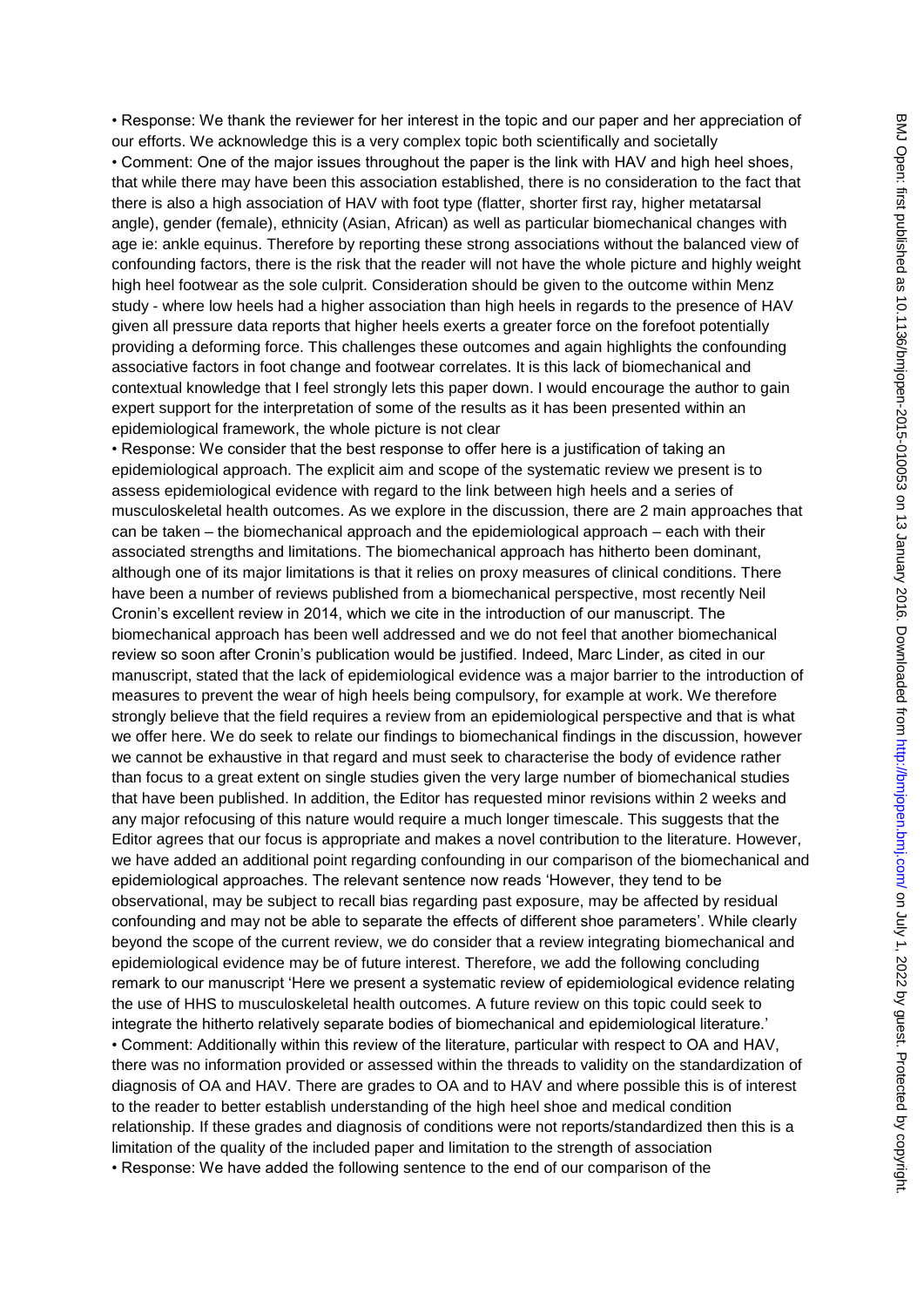biomechanical and epidemiological approaches 'Moreover, although the epidemiological approach offers greater direct insight into clinical features than the biomechanical approach, differences in diagnostic criteria, grading systems and classifications may present a further limitation.'

• Comment: The use of the HHS is not a standard acronym in any health profession and I would discourage it's use throughout the paper

• Response: From our extensive reading, papers across the scholarly literature regarding high heels tend to use an acronym. Some authors use 'HHS' and others use 'HH'. We consider that 'HHS' is most appropriate for us since we are using the term 'high-heeled shoes' rather than the more informal 'high heels' in our manuscript. We have defined the acronym at first use and leave the final decision regarding this matter to the Editor

• Comment: There are a number of references that are presented out of order ie: pg 9 ln 34 and ln 36 • Response: Reference numbers have changed during this revision. We have conducted a thorough re-check of all reference numbers following the completion of this revision.

• Comment: Page 10 ln 18 – semi-high heels – this is not a commonly used term. Low, mid or high heel may be more appropriate or just report the heel height in cm/inches

• Response: While we agree that 'semi-high' is not the most commonly used term, it was a term used to categorise heels in the study that we are citing here. We wish to retain authors' original conceptualisation schemes in order to retain fidelity and avoid introducing bias in the interpretation of

the results

• Comment: Page 11, ln 3 – When read out of context this sentence does not make sense – suggested change to: The estimated cost of the first-party injury presentations to the Victorian public hospital system was estimated to be \$71.579.62 over a five year period

• Response: We thank the reviewer for her suggested phrasing and have made the suggested change

• Comment: Page 12, ln 41. Substantial risk – I would avoid making quantifiable statement where there is no evidence that the risk is that great. For example riding a motorbike without a helmet is a substantial risk of head injury however given the population of women wearing high heels every day and not presenting to ED does not make it a substantial risk

• Response: We have changed the phrasing from 'substantial risk' to 'substantial toll' since the evidence provided this review is in terms of the number of presentations (i.e. a toll count) rather than a risk estimate per se. We do contend that the toll presented especially in the Moore et al study is substantial and Reviewer 2 agrees that the injury toll among children is particularly striking. We have also made the corresponding change in phrasing in the abstract

• Comment: Page 14 lns 12-14 Again, structural damage has not been well associated with high heel use without confounding factors. Women over the age of 40 who are pre-diabetic or diabetic have the greatest risk to achillies tendons of which heels/lifts may be a recommended treatment. I would temper this sentence

• Response: This sentence has been revised in light of this comment and comments from Reviewer 2. It now reads 'This finding should be interpreted in combination with evidence of stiffening and

shortening of the Achilles tendon and radiographic evidence of alterations to the spino-pelvic structure associated with HHS use.'

• Comment: Legal adulthood is not a well used term within the medical profession – I would change to adulthood or skeletal maturity

• Response: We have rearranged the sentences in question to now refer to the 'legal age of adulthood' rather than the 'age of legal adulthood'. The legal aspect is important here with regard to societal and parental responsibility

Reviewer 2 (Neil Cronin, University of Jyvaskyla, Finland)

• Comment: This paper deals with a pertinent issue and offers a novel synthesis of the area. In general I think the paper is well written and comprehensive

• Response: We thank Professor Cronin for his appreciation of our work, both in terms of its pertinence, by which we expect he is referring in part to the contemporary public debates we seek to reference, and also the novelty of our synthesis. We owe a great debt to Professor Cronin's 2014 review article on the biomechanical aspects of this field of study and seek our epidemiological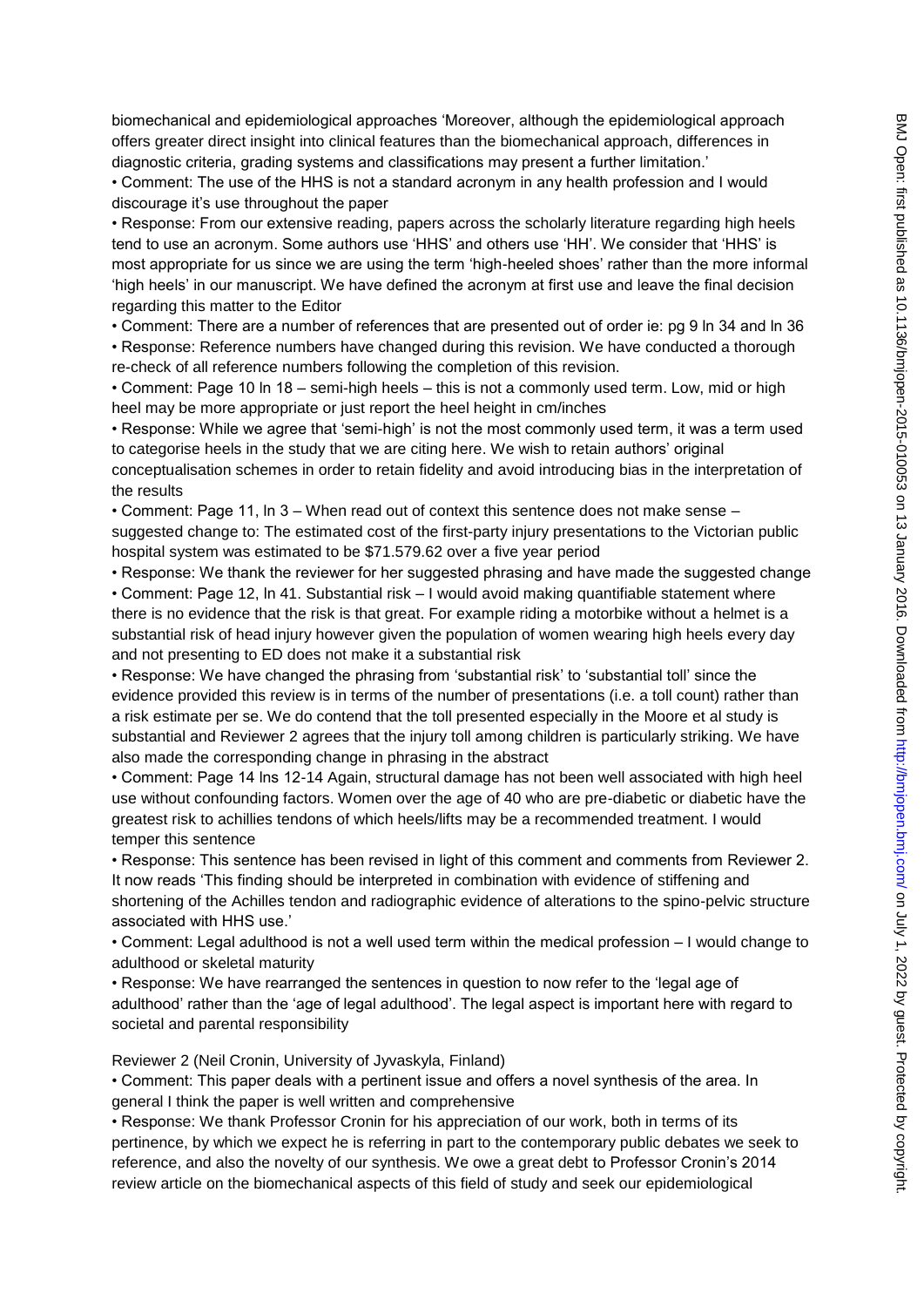perspective to produce a useful complementary perspective

• Comment: However, my main suggestion is to acknowledge the importance of age somewhere in the discussion. I realise that this is a complex issue, but from the studies that were included in this review, the age range of the participants varies from about 20

right up to 85. Given the known effects of ageing on relevant parameters such as balance and gait, I think some mention needs to be made of this issue

• Response: We agree and have added the following sentence on p.13 'With regard to confounding, for example, studies included in the current review have a wide variety of age ranges and the effects of HHS and the ageing process on outcomes may not be entirely separable'

• Comment: Page 4, line 19: '…occasions than non-occasions'. Could this be clarified somehow? • Response: These are the terms used by Dilley et al whom we are citing here. We are careful to not alter these terms as they reflect the underlying theoretical framework in the cited work – we consider that they are readily understandable

• Comment: Page 5, sentence on lines 26-30 (Beginning 'Although typically…): Is this relevant here? • Response: We were unsure at original submission whether this sentence was required or not and in response to your comment, this sentence has now been removed

• Comment: Page 6, last bullet point: How were these non-English articles assessed? By the authors, or were other assistants used? This could be mentioned somewhere because the ability to review papers in several languages is mentioned as a study strength later

• Response: We consider it would break the flow to add this clarification in the bullet point. However, we have clarified this point in the strengths section of the discussion, where the relevant sentence now reads 'Fourthly, drawing on the linguistic skills of the authors, articles in seven languages could be considered for inclusion'

• Comment: Page 7, first bullet point: Were authors contacted if full text was not available online? • Response: We have now added the following sentence of clarification regarding access to full text articles: 'Full text articles were retrieved in electronic form where this was available, otherwise in paper copy. An array of leading research libraries were accessible to the authors including the British Library. If an article could not be retrieved from any of these sources, it was excluded'. We managed to retrieve 96% of full text articles we sought, but the non-retrieval of 2 potentially relevant articles was mentioned as a limitation in the original submission and this sentence of limitation remains in our revision

• Comment: Page 8, lines 16-21 (beginning 'Some studies…'): Could this sentence be reworded? The meaning is not clear to me

• Response: We have considered carefully this comment and decided that this sentence is not essential to our argument and is potentially confusing – it has therefore been removed

• Comment: Page 9, line 28: Could a more useful metric be given than F value? Do these refer to ANOVA F values or some other F? Perhaps some context could be given

• Response: Here we are reporting the effect magnitudes using the measures reported in the original study reports – these F values do refer to analysis of variance (ANOVA) and we have added the words 'analysis of variance' for clarification

• Comment: Page 10, lines 8-12: This finding of Gabell et al is mentioned a few times in the paper (also at the bottom of page 13). I think some kind of explanation needs to be given for how the habit of wearing high heels can influence falls likelihood, even when not wearing the shoes. It is known that regular high heel use is associated with various structural adaptations, and perhaps these contribute to the higher falls risk (see point below re page 14, line 8)

• Response: We agree and have added the following sentence on page 14 'Indeed, these structural adaptations may be a possible explanation for the finding of Gabell et al that HHS wearing habit may predispose women to falling even when not wearing HHS at the time of the fall.'

• Comment: Page 12, lines 8-10: The fact that there is little evidence regarding second-party injury is not really a major finding in my opinion

• Response: Second party injury was one of the major strands of our research question and the absence of substantial research on this area is surprising to us. In the context of current public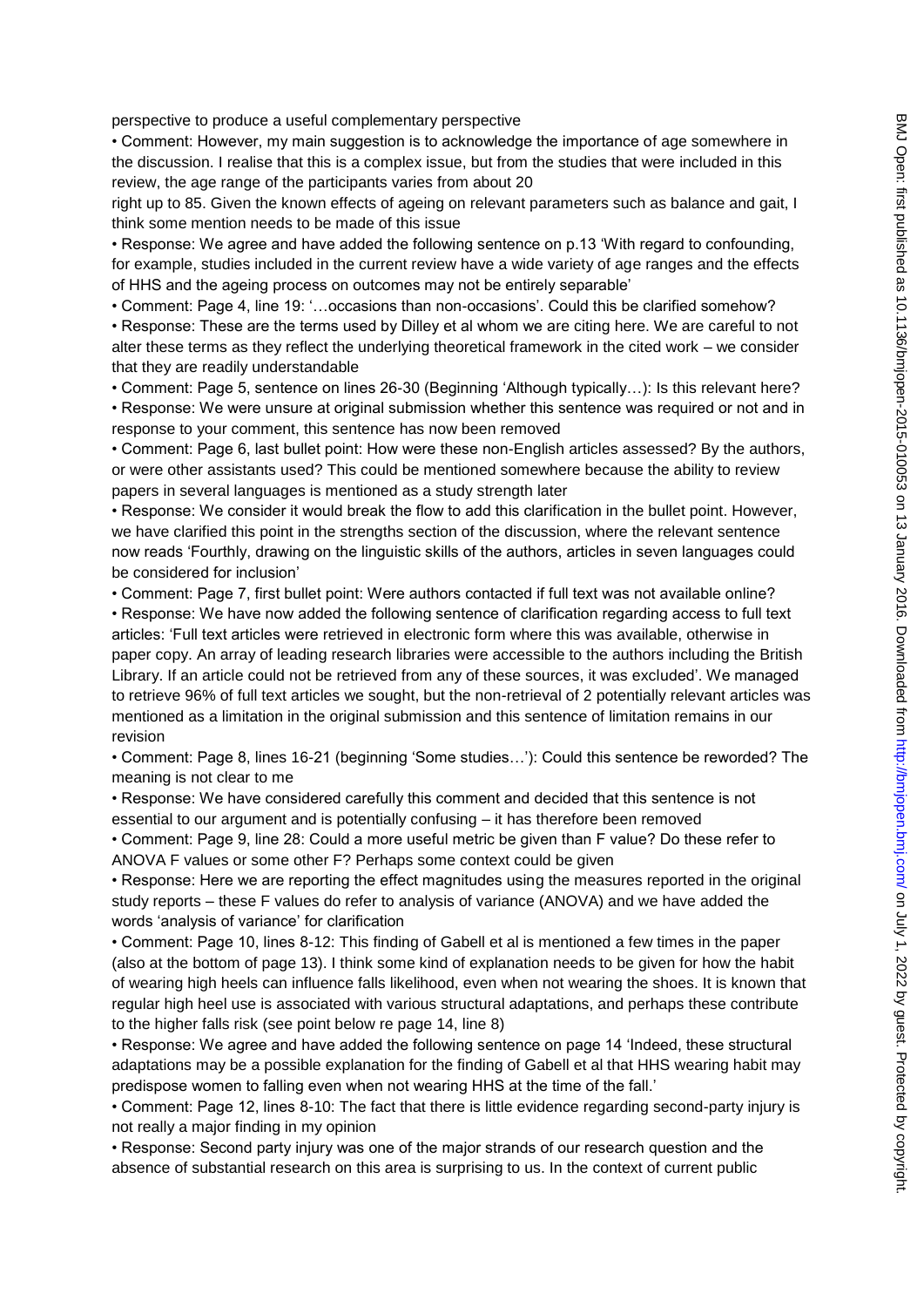debates, for example around 'health and safety', it is important for us to emphasise here that, while we do provide evidence that high heels appear to be detrimental to women's own health, the fears that they may injure other people are supported by very little evidence, at least currently

• Comment: Page 12, lines 43-45: The wording here is a little awkward. Instead of 'can demonstrate that the effect is due to heel height rather than heel width', could something like this be clearer: can separate/distinguish the effects of heel height and heel width

• Response: We have made the suggested change

• Comment: Page 14, line 8: The wording here is too strong. Csapo et al did not demonstrate damage to the tendon, but rather a shortening/stiffening. Although this has negative consequences for movement, it does not imply damage as such. Nonetheless, the increase in stiffening could support the point being made here, because even when removing the high heels, there is likely to be much higher passive stiffness in the muscle-tendon unit, and this may have implications for balance control and thus falls risk

• Response: We have revised the sentence in light of this comment and comments from Reviewer 1. It now reads 'This finding should be interpreted in combination with evidence of stiffening and shortening of the Achilles tendon and radiographic evidence of alterations to the spino-pelvic structure associated with HHS use.'

• Comment: Page 14, lines 19-21: I agree that this is striking. Could it even be a major finding of this review?

• Response: We agree with the reviewer. We have now added the sentence 'The third major finding is the striking injury toll among underage girls including a substantial number under the age of 10.'

• Comment: Page 15, last line: There seems to be a word missing at the end of the sentence

• Response: There was not a missing word, however we apologise if our sentence here was awkwardly phrased. We have now changed it to 'Fourthly, we suggest that HHS use is taken into account in future studies of women's and musculoskeletal health to address the potential confounding effects of HHS use on the relationships being investigated.'

• Comment: Supp table 2: From this summary it seems that the definition of heel height or what constitutes a high heel shoe differs quite markedly. Perhaps more could be made of this issue in the discussion? Also for this table, is it possible to add the age of the included participants for the Moore, Nagata and Tencer studies?

• Response: We agree that the definition of heel height is variable and this was mentioned as a limitation in the original submission. However, our original mention of this issue was confined to the fact it precluded meta-analysis rather than how it could affect the precision of the results. In order to address issues of the variability of heel heights and indeed heel shapes, we have now added to the limitations section 'In addition, the variability of cut-offs for heel height and the frequent failure of studies to take into account factors such as heel shape may reduce the precision of the findings and in some cases may explain the absence of significant results. With regard to heel shape, it is possible that the effect of stiletto, platform and wedge heels for example may differ and that curved heels and 'heelless heels', which are now fashionable, may have a different effect than more traditional heel styles.' Regarding age ranges, with regard to Moore and Nagata (and indeed Williams), these studies use the incident as the unit of analysis rather than the individual woman/participant. Therefore, defining a mean or median age is not appropriate for these studies in our considered opinion. However, we present the age distribution as part of the results in the ED admissions studies of Williams and Moore. Now, we add clarification to Supplementary Table 2 regarding the general age criteria for the Moore, Williams and Nagata studies. With regard to the Tencer study, we have added further clarification of the participant ages to clarify the meaning of 'older adults' in Supplementary Table 2

• Comment: Finally, for the Yung-Hui reference, what is meant by 'normal' women? Healthy?

• Response: Yes this is correct and we have changed the word from 'normal' to 'healthy' in Supplementary Table 2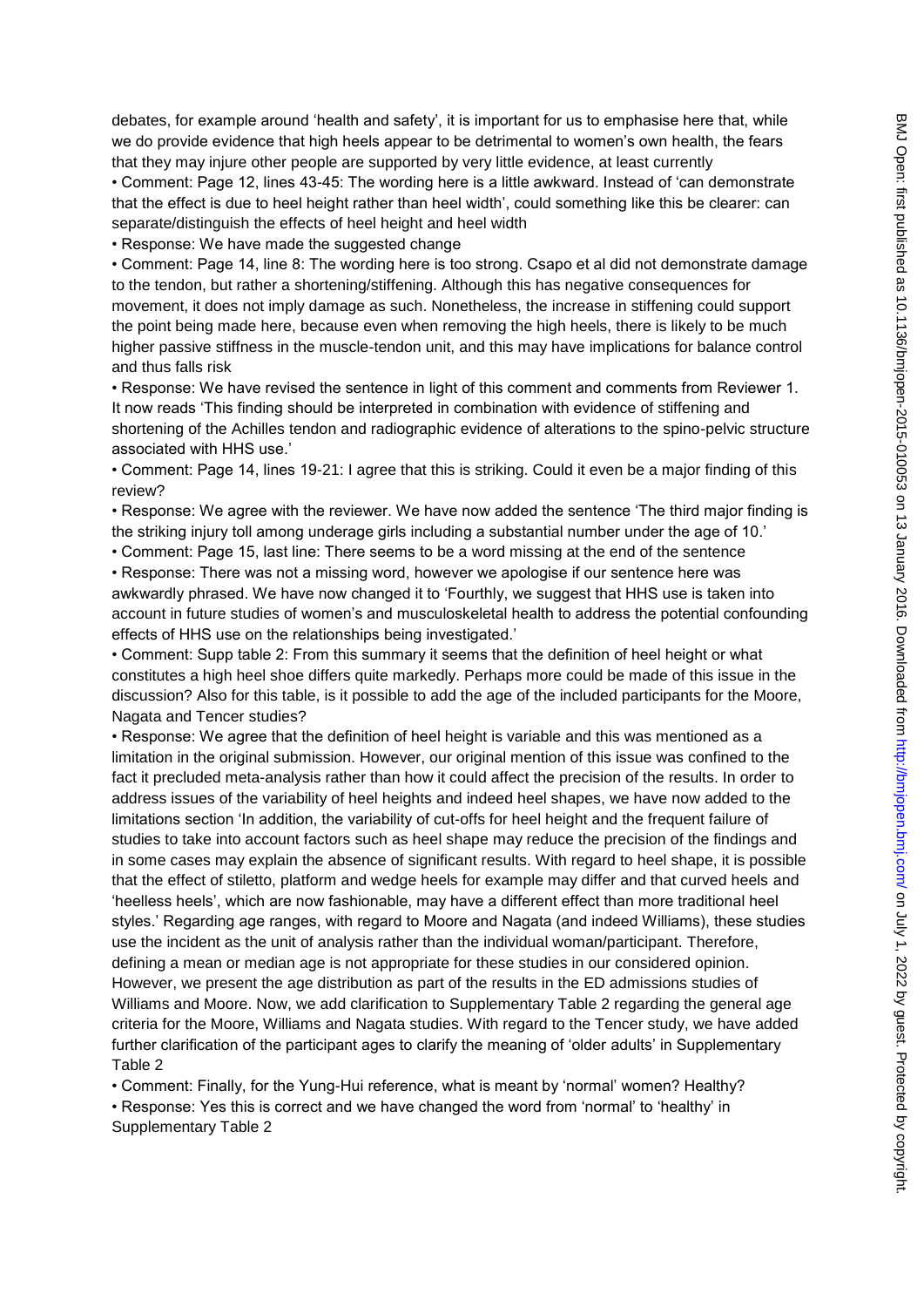# **VERSION 2 – REVIEW**

| <b>REVIEWER</b>        | Cylie Williams<br>Peninsula Health/Monash University, Australia |
|------------------------|-----------------------------------------------------------------|
| <b>REVIEW RETURNED</b> | 04-Dec-2015                                                     |

| <b>GENERAL COMMENTS</b> | Thank you to the authors on the quick turn around of review and for<br>the changes considered as part of making this article more relevant<br>to the readership.<br>I have a number of small suggestions that are more editorial in<br>nature that I am happy for the editor to consider during the review<br>process as to whether they are relevant.                                                                                                                                                                                                                                           |
|-------------------------|--------------------------------------------------------------------------------------------------------------------------------------------------------------------------------------------------------------------------------------------------------------------------------------------------------------------------------------------------------------------------------------------------------------------------------------------------------------------------------------------------------------------------------------------------------------------------------------------------|
|                         | Page 1 – The addition of narrative in the title is unnecessary. You<br>have conducted a systematic review and included the prisma<br>flowchart, you have been unable to analyse the data with<br>metanalysis however it is still a systematic review.                                                                                                                                                                                                                                                                                                                                            |
|                         | Page 4 - I still continue to have issues with jargon acronyms and the<br>HHS but will leave that to the editor.                                                                                                                                                                                                                                                                                                                                                                                                                                                                                  |
|                         | Page 5 – In 3 – Consider changing to "the potential for high heel<br>shoe wearing to result in injury to both the wearer and on bystanders<br>should be considered". The shoe is only a part variable in injury.                                                                                                                                                                                                                                                                                                                                                                                 |
|                         | Page $5 - Ln$ , $50 - removal$ of narrative                                                                                                                                                                                                                                                                                                                                                                                                                                                                                                                                                      |
|                         | Page 8 – Suggest the addition in results: "Metanalysis was unable to<br>be undertaken due to the heterogeneity of results. Results were<br>thematically described.                                                                                                                                                                                                                                                                                                                                                                                                                               |
|                         | Page 10, Ln 10 - change didn't to did not                                                                                                                                                                                                                                                                                                                                                                                                                                                                                                                                                        |
|                         | Page 10 - In 27 - Suggest change to "found that 74% of stair<br>injuries within the workplace were women"                                                                                                                                                                                                                                                                                                                                                                                                                                                                                        |
|                         | Page 11 In 18 - Value should be \$71,579.62 AUD                                                                                                                                                                                                                                                                                                                                                                                                                                                                                                                                                  |
|                         | Page 12 In 23 - I appreciate the authors changing to toll and agree it<br>is better terminology however have issues with the quantifier -<br>substantial. This quantifier implies that anyone wearing high heels<br>will be injured and we know that just isn't the case. I would say<br>moderate or even just remove the quantifier. This is similar to the<br>emotive language used in Lns 25 and 26 - of striking injury toll and<br>substantial number of injuries in children. The fact there is injuries is<br>alarming however these low numbers are neither striking nor<br>substantial. |

| <b>REVIEWER</b>        | Neil Cronin                      |
|------------------------|----------------------------------|
|                        | University of Jyvaskyla, Finland |
| <b>REVIEW RETURNED</b> | 17-Nov-2015                      |

| <b>GENERAL COMMENTS</b> | The authors have made a thorough job of revising the paper and I |
|-------------------------|------------------------------------------------------------------|
|                         | am happy to recommend acceptance.                                |

 $\overline{\phantom{a}}$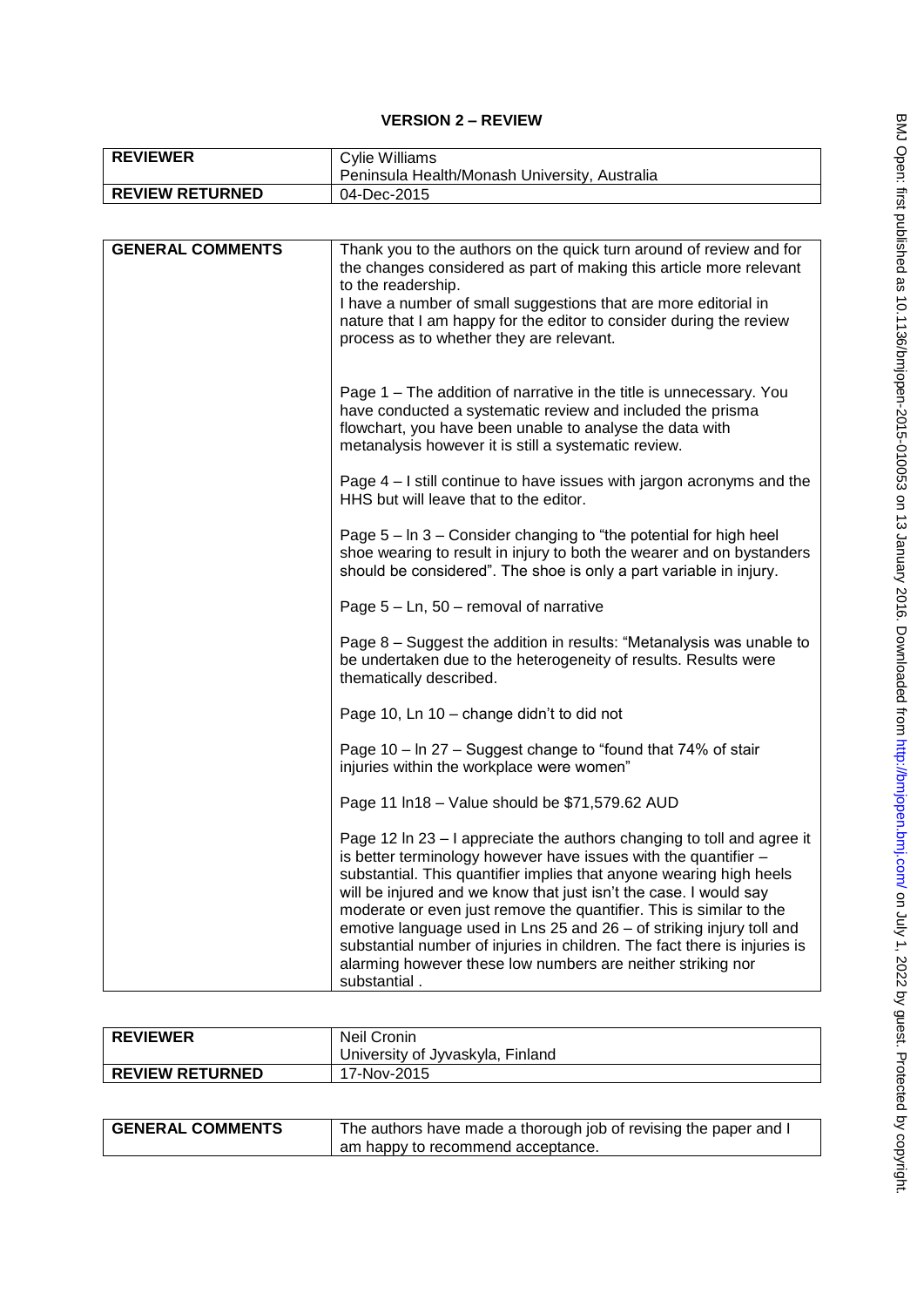#### **VERSION 2 – AUTHOR RESPONSE**

Reviewer: 1 (Cylie Williams)

Comment: Thank you to the authors on the quick turn around of review and for the changes considered as part of making this article more relevant to the readership. I have a number of small suggestions that are more editorial in nature that I am happy for the editor to consider during the review process as to whether they are relevant.

Response: We thank the reviewer for her positive comments and have sought to address the remaining minor issues raised in her review

Comment: Page 1 – The addition of narrative in the title is unnecessary. You have conducted a systematic review and included the prisma flowchart, you have been unable to analyse the data with metanalysis however it is still a systematic review.

Response: We have made the requested change and removed the word 'narrative' from the title Comment: Page 4 – I still continue to have issues with jargon acronyms and the HHS but will leave that to the editor.

Response: We have now decided to eliminate the acronym HHS from the manuscript and all associated supplementary files. We use 'high-heeled shoes' at the first mention in the text with 'high heels' in brackets and use the shorter, but familiar, term 'high heels' at subsequent mentions

Comment: Page 5 – ln 3 – Consider changing to "the potential for high heel shoe wearing to result in injury to both the wearer and on bystanders should be considered". The shoe is only a part variable in injury.

Response: We have made the suggested change

Comment: Page 5 – Ln, 50 – removal of narrative

Response: We have made the suggested change

Comment: Page 8 – Suggest the addition in results: "Metanalysis was unable to be undertaken due to the heterogeneity of results. Results were thematically described.

Response: We have made the suggested addition, but in keeping with the rest of the article, used the UK spelling 'meta-analysis'

Comment: Page 10, Ln 10 – change didn't to did not

Response: We have made the suggested change

Comment: Page 10 – ln 27 – Suggest change to "found that 74% of stair injuries within the workplace were women"

Response: No change made. The Nagata source states that 74% of all stair injuries at work in the study sample that occurred to women under the age of 24 involved shoes defined as high or semi high heeled, rather than that 74% of total occupational stair injuries were suffered by women rather than men. Therefore, we believe our sentence more accurately summarises the finding. The

reviewer's suggested phrasing is more elegant, but we believe it would introduce unhelpful ambiguity of meaning.

Comment: Page 11 ln18 – Value should be \$71,579.62 AUD

Response: We have added 'AUD' as requested to clarify that the currency in question is the Australian dollar rather than the US dollar.

Comment: Page 12 ln 23 – I appreciate the authors changing to toll and agree it is better terminology however have issues with the quantifier – substantial. This quantifier implies that anyone wearing high heels will be injured and we know that just isn't the case. I would say moderate or even just remove the quantifier. This is similar to the emotive language used in Lns 25 and 26 – of striking injury toll and substantial number of injuries in children. The fact there is injuries is alarming however these low numbers are neither striking nor substantial .

Response: We have carefully reconsidered this paragraph and made the suggested revisions to the phrasing to eliminate the problematic quantifiers. We have modified the second major finding to read: 'The second major finding is that there is strong evidence that HHS are associated with first-party injury but that scientific evidence regarding second-party injury is limited'. We have decided to present the actual figures in the third major finding to enable readers to make an informed assessment. It has